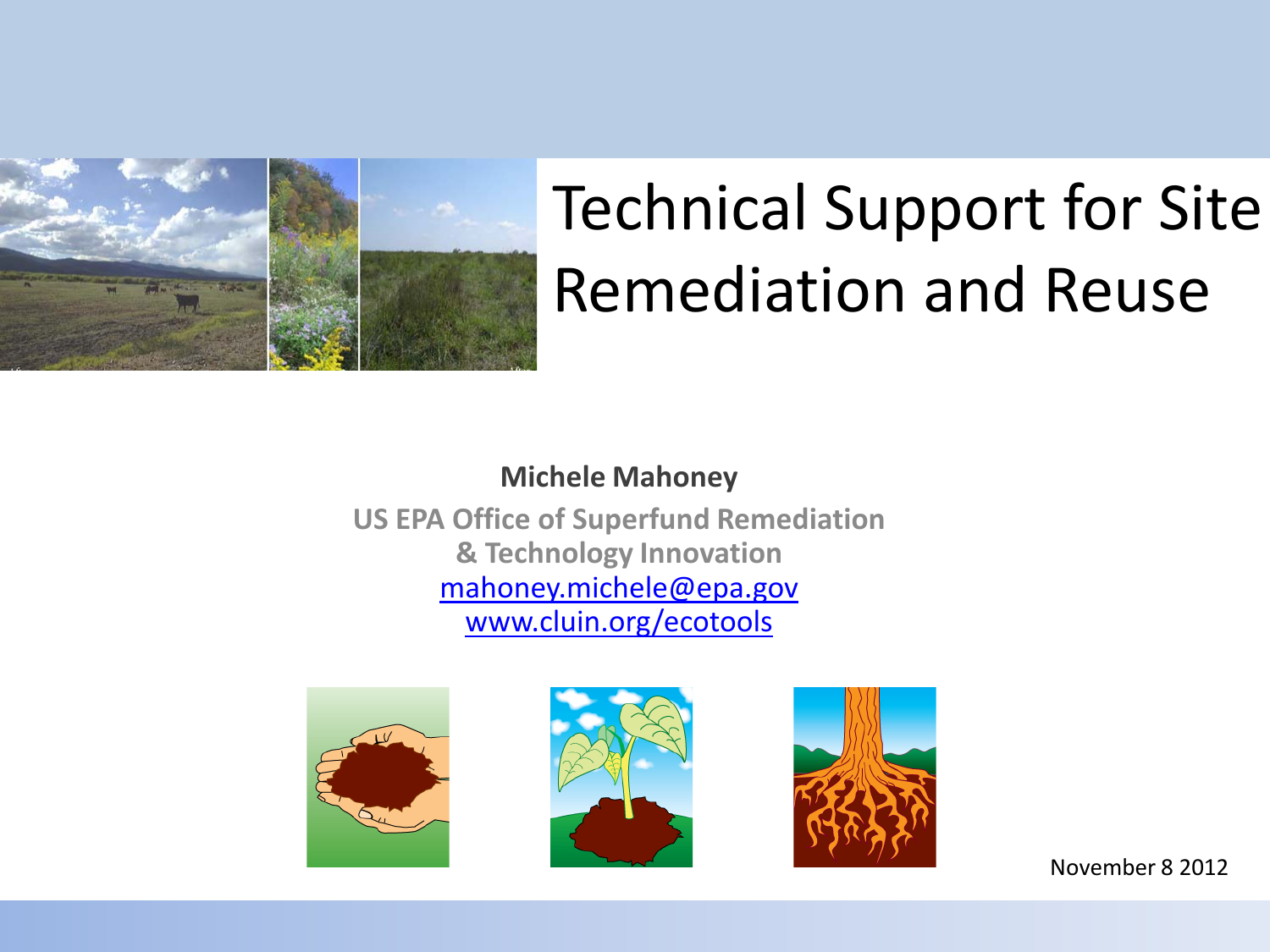Technology Innovation & Field Services Division (TIFSD)

- Technology information
- Expert field & laboratory support
- Training



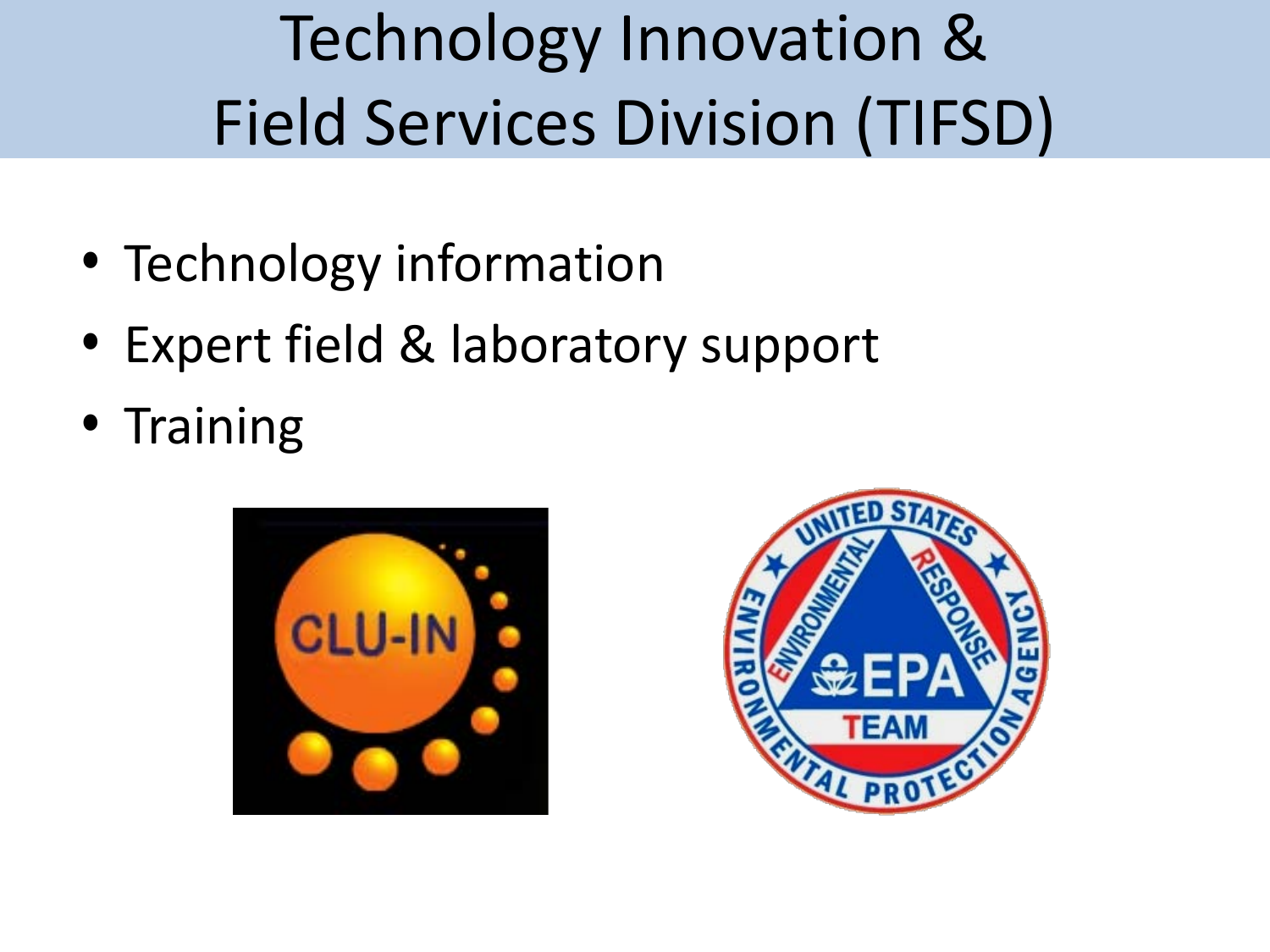Technical Assistance for Ecological Revitalization

- Field Demonstration
- Technical Experts
- Communication & Outreach



**http://www.cluin.org/ecotools**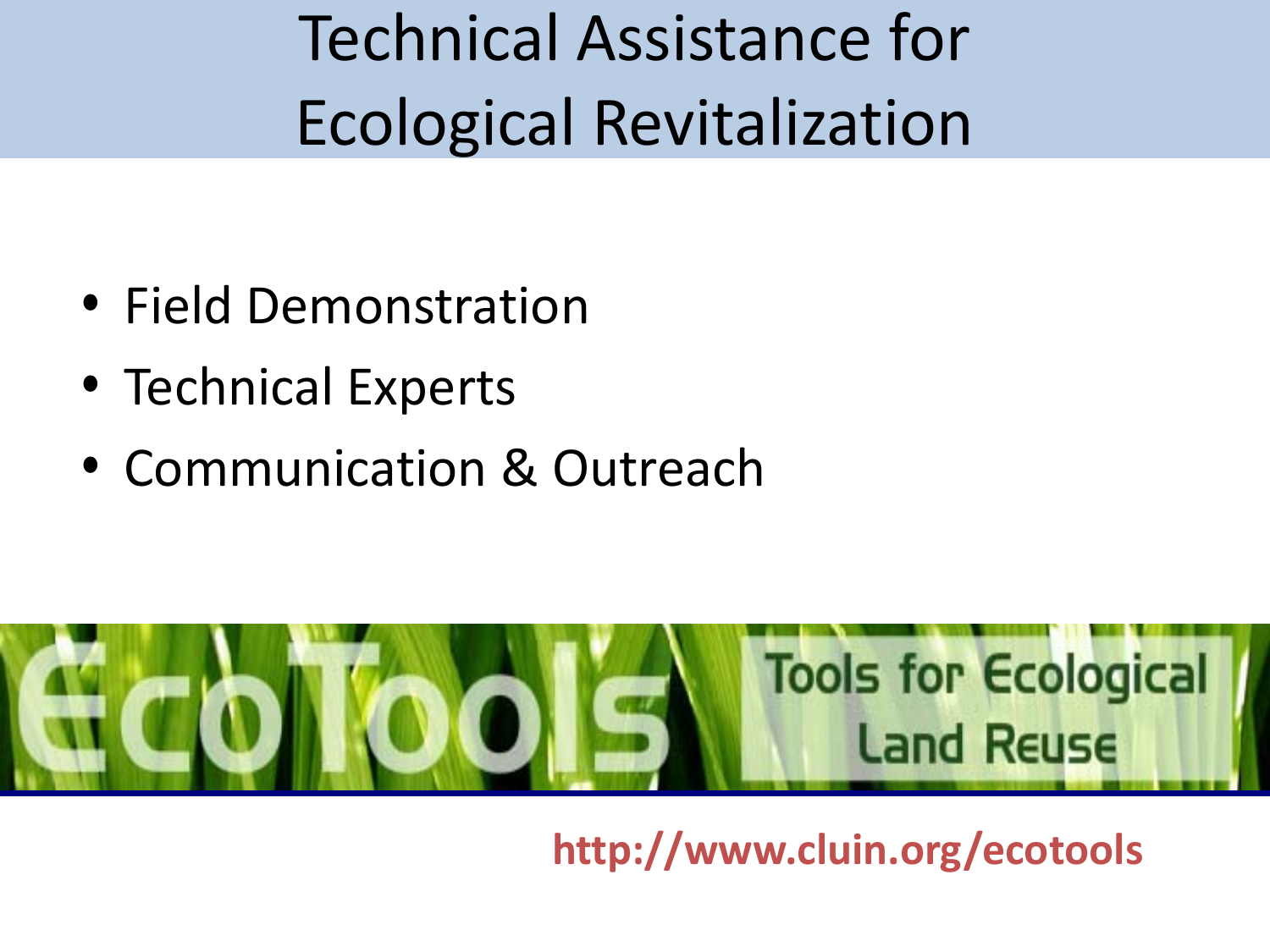## Leadville, CO



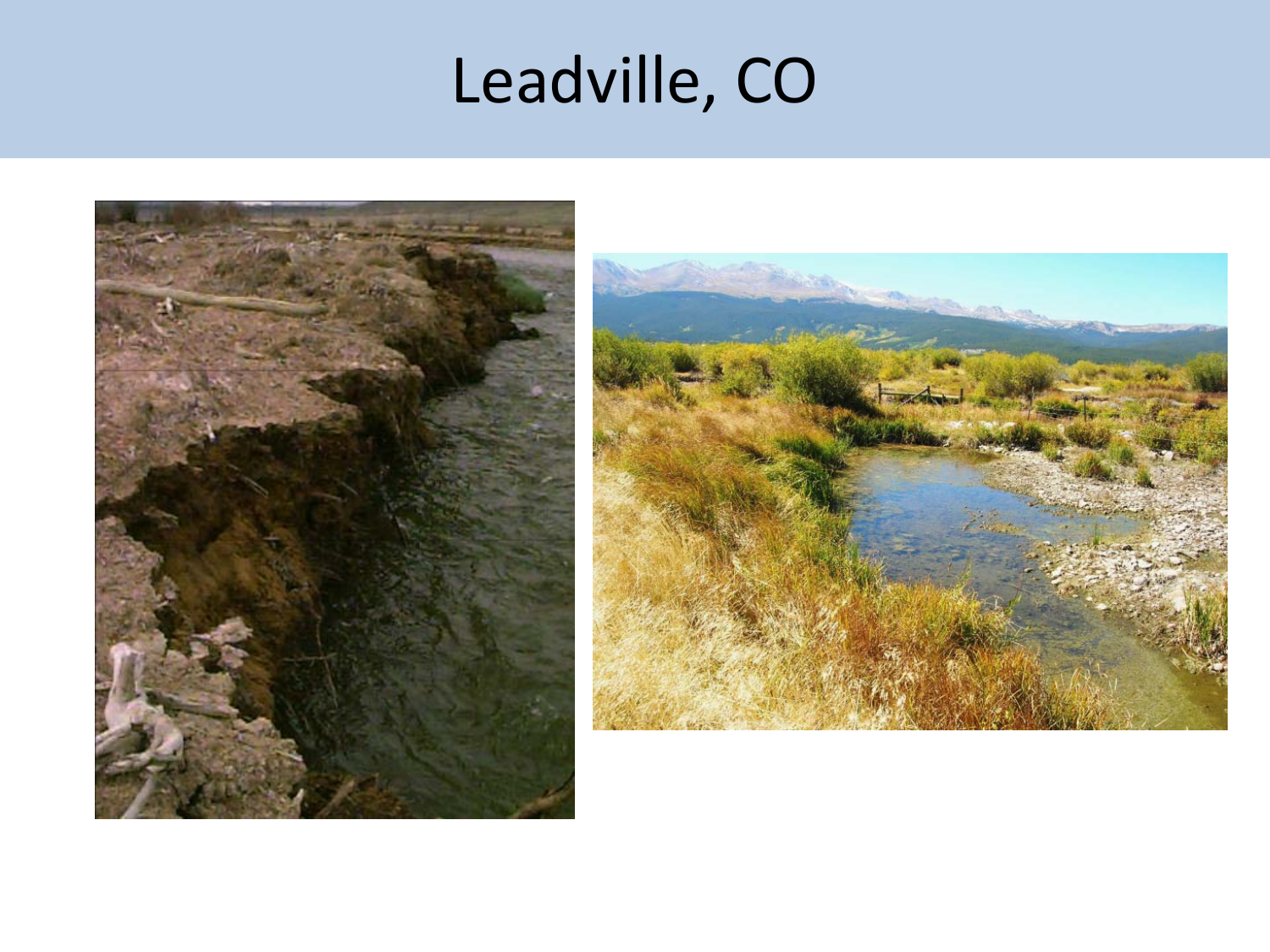### Palmerton, PA

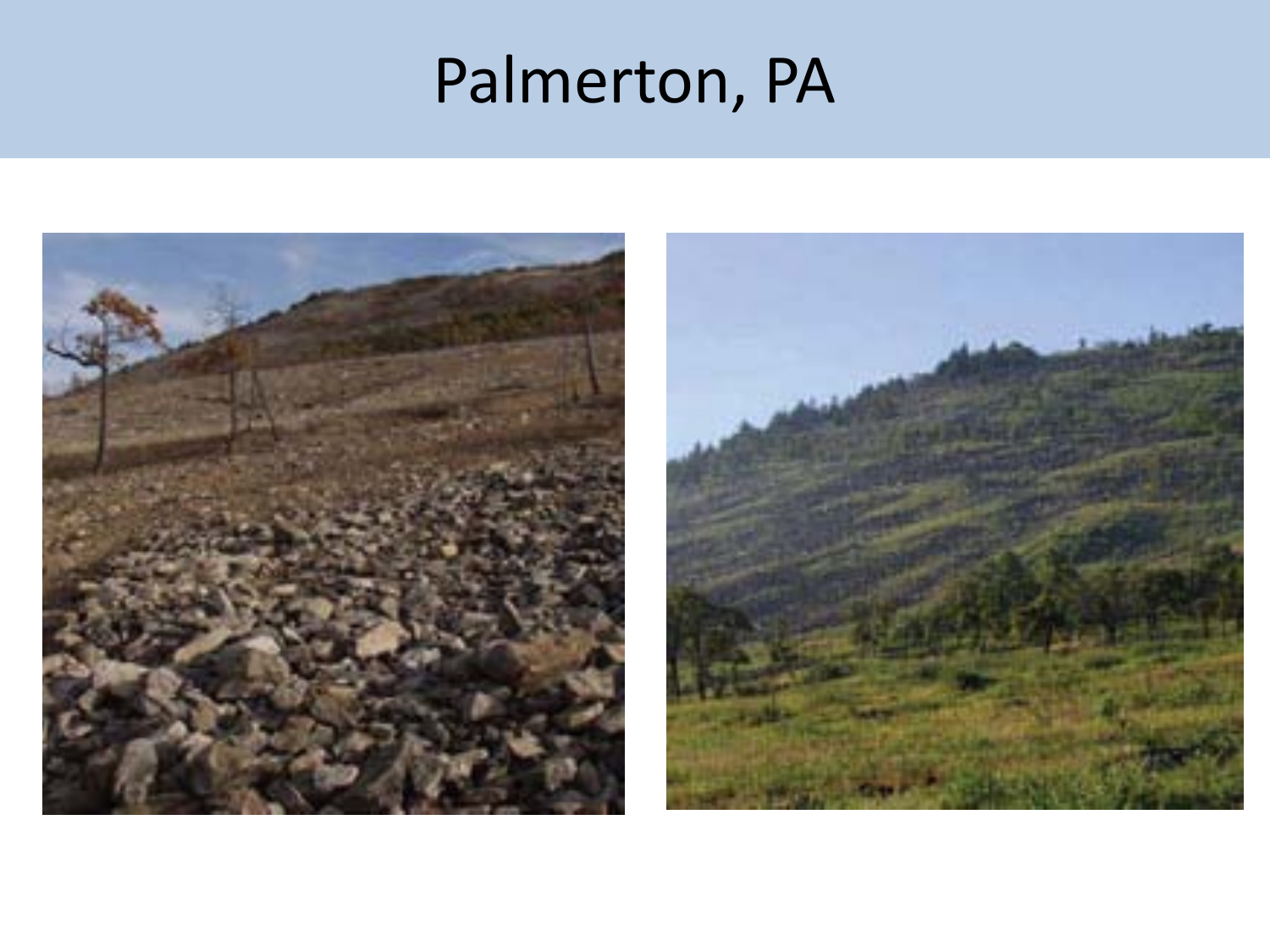

## Vermont Asbestos Group

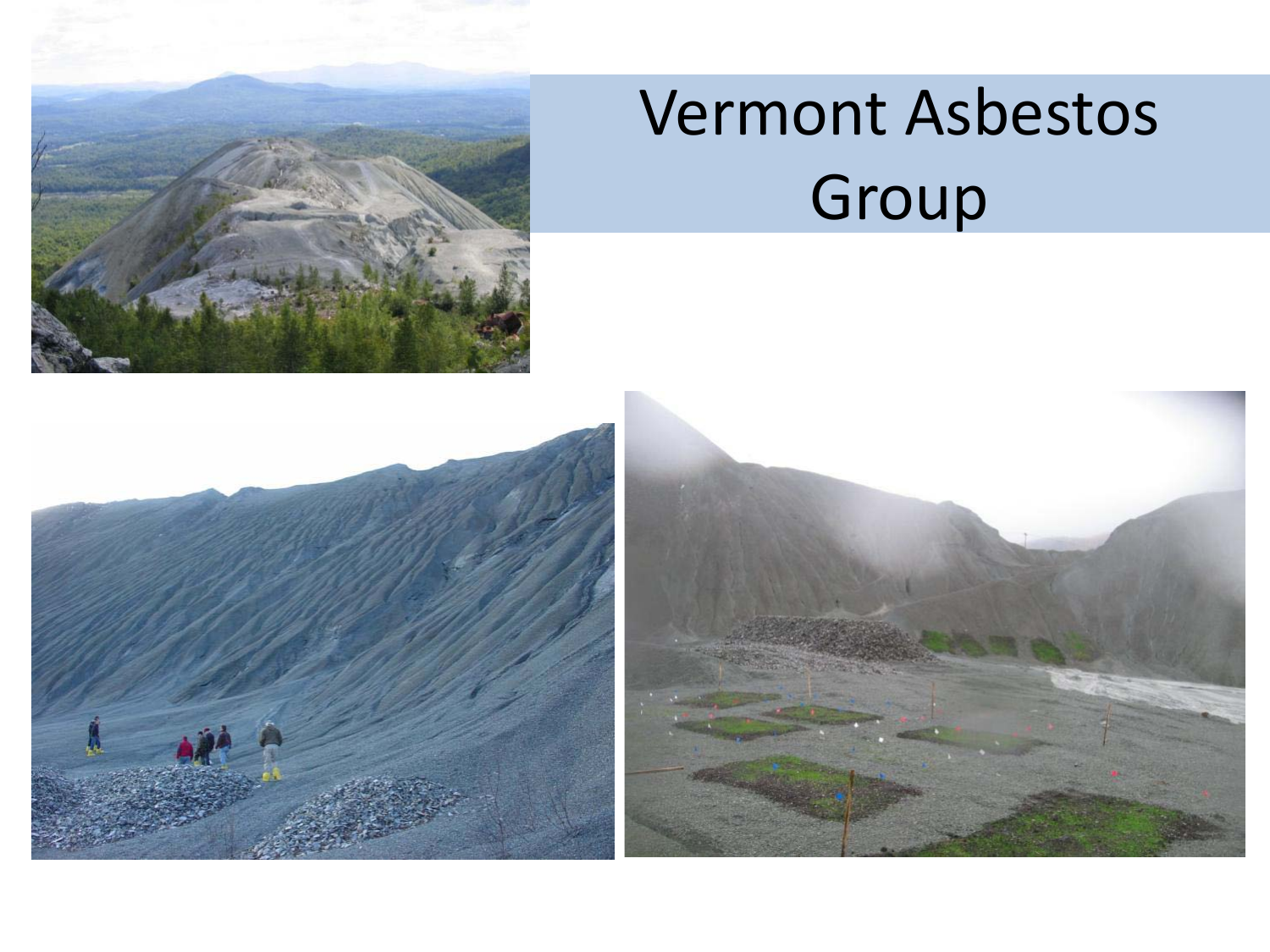### East Helena, Montana

- SRI Regional Funding
- Develop vision for redevelopment
- TIFSD Technical Assistance:
- On-site consultation
- Participation in day-long charrette to integrate technical expertise into remedy and reuse considerations
- Soil sampling via inter-agency agreement



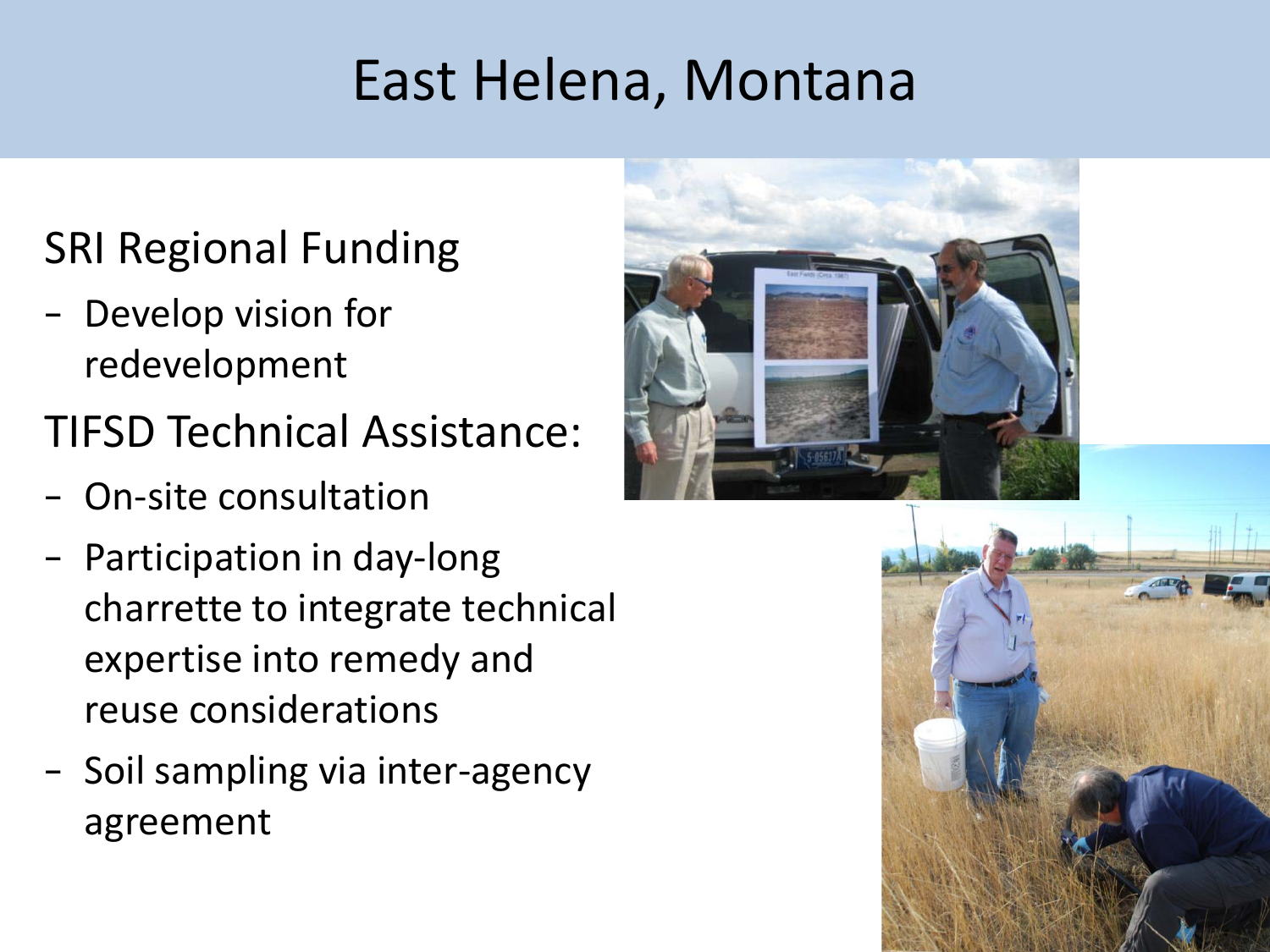## Technical Expertise

- Review site reports
- Field work
- Assist with sourcing organic amendments

- How?
	- In-house experts
	- InterAgency Agreements
	- Contracting options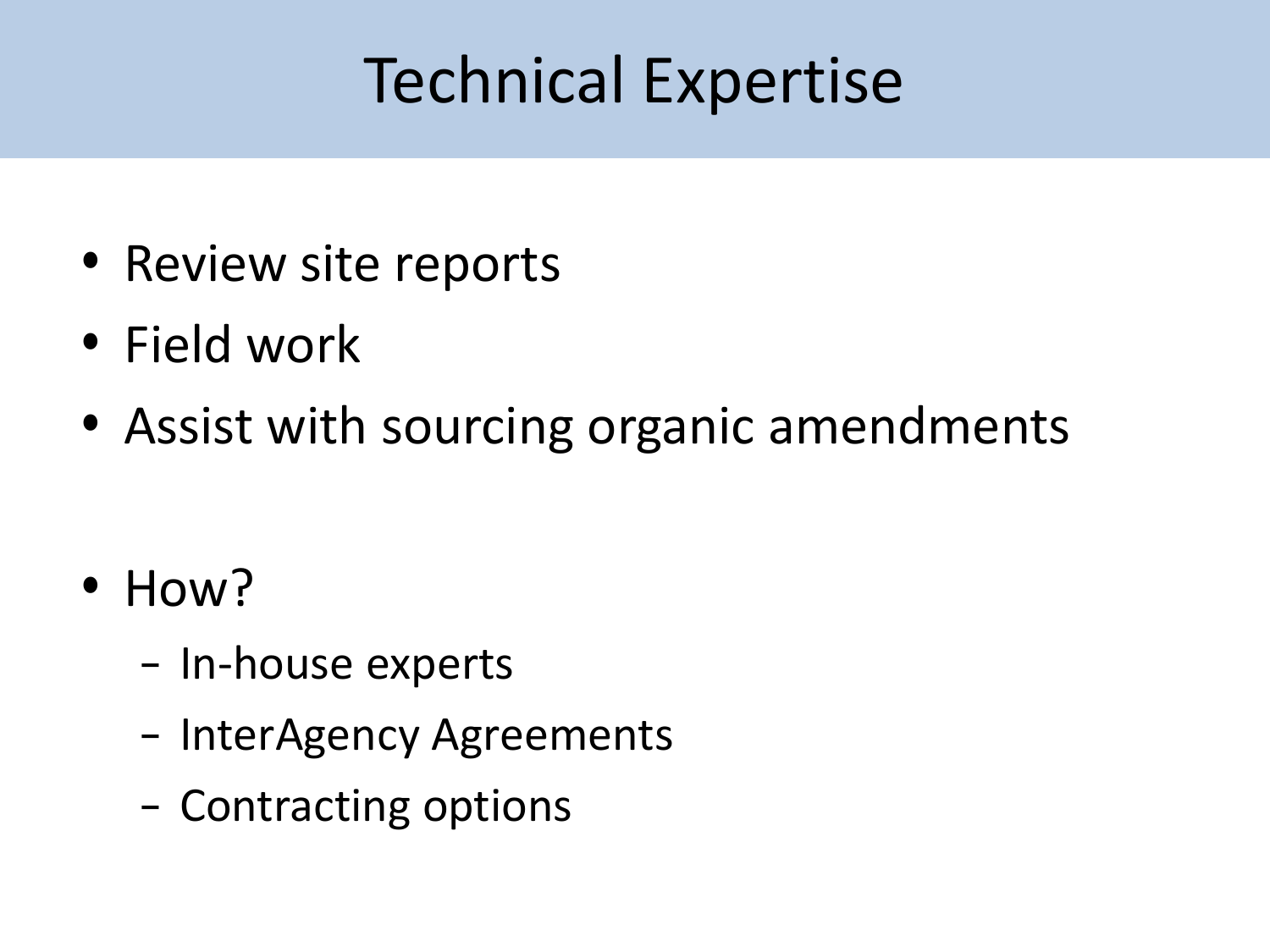### Benefits of Remediation to Ecological Land Use

- Effective remedy
- Cost savings
- Healthy soil
- Diverse vegetation
- Carbon storage
- Surface & ground water protection
- Increased property value, tax revenues
- Passive recreational opportunities
- Green infrastructure

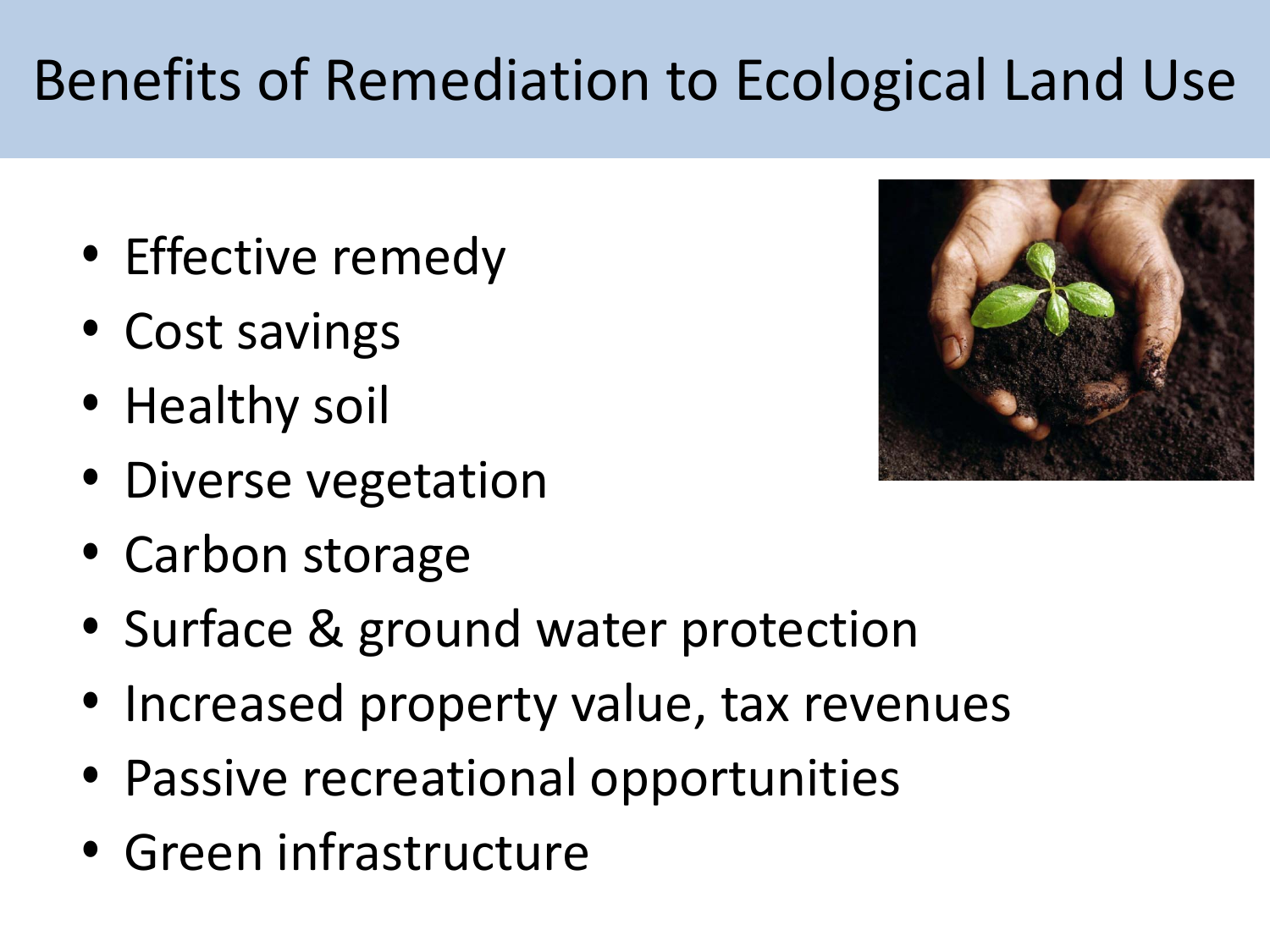## Cost Savings

| <b>Site</b>                              | <b>COCs</b>                                           | <b>Soil Amendment</b><br><b>Remedy</b>                          | % Cost Savings        |
|------------------------------------------|-------------------------------------------------------|-----------------------------------------------------------------|-----------------------|
| California Gulch,<br>Leadville, CO       | Pb, As, other metals<br>Acid mine drainage            | Lime biosolids                                                  | 50<br>(52.5 M)        |
| College Park Landfill,<br>Beltsville, MD | Vinyl chloride,<br>benzene, As, Cd, Fe,<br>Pb, Mn, Ni | Compost (fly ash,<br>animal waste, plant<br>waste)              | 54<br>(55.4 M)        |
| Palmerton Zinc,<br>Palmerton, PA         | Pb, Zn, Cd                                            | Lime, potash, sewage<br>sludge, mushroom/leaf<br>litter compost | 96<br>(5462 M)        |
| Sharon Steel, Farrell,<br><b>PA</b>      | Metals, PAHs, PCBs,<br>pesticides                     | Biosolids cap                                                   | 59-84<br>$(516-40 M)$ |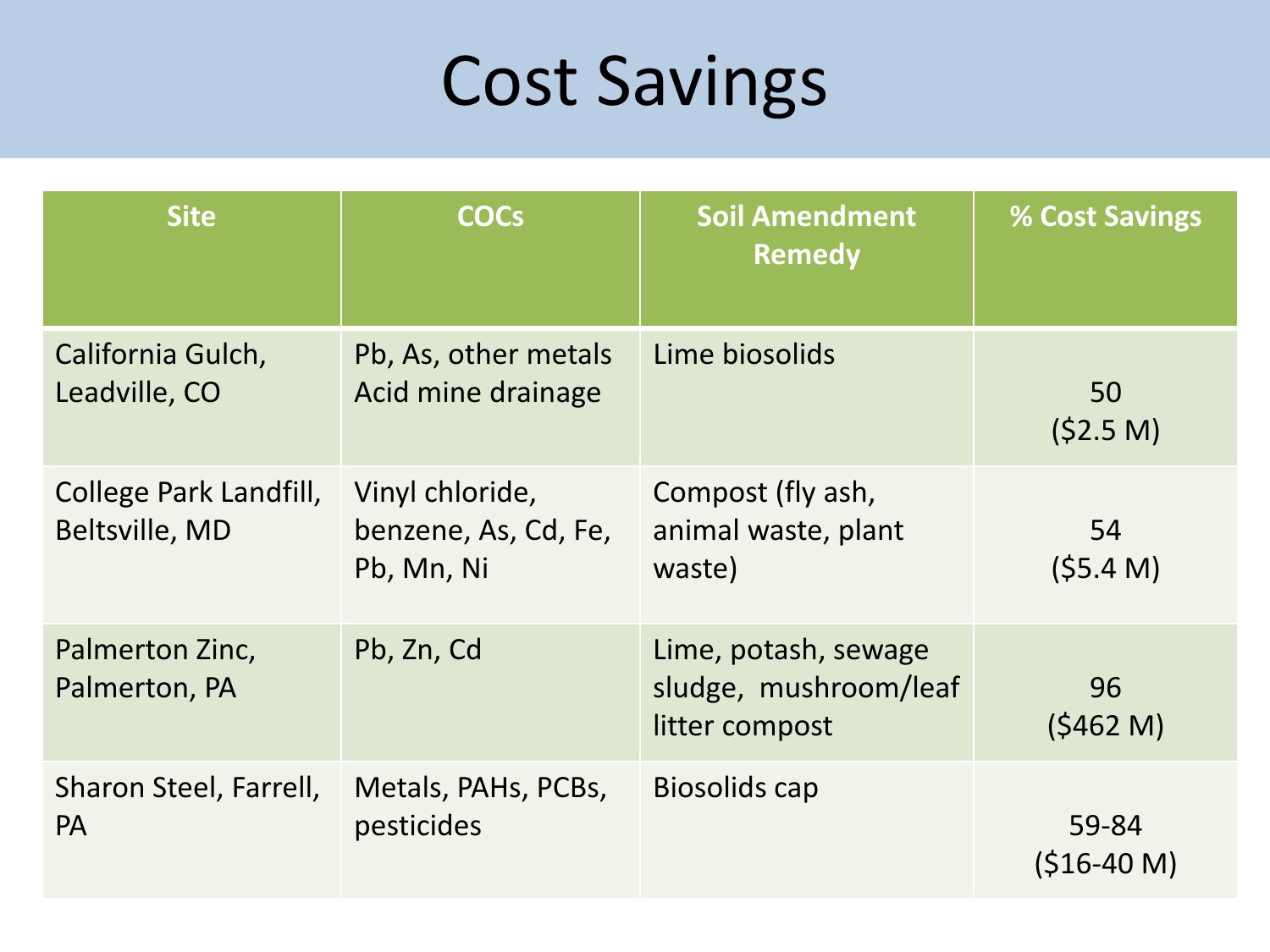EPA's Field Sampling Protocol plus an Analysis of TCS at Leadville, Sharon Steel, & Stafford http://www.cluin.org/ecotools/seq.cfm



Field Guide for Sampling and Analysis for Sites Remediated with Soil Amendments United States Environmental Protection Agency | Solid Waste and Emergency Response | EPA-542-R-10-002 | March 2010





#### **TERESTRIAL CARBON SEQUESTRATION**

Analysis of Terrestrial Carbon Sequestration at Three Contaminated Sites Remediated and Revitalized with Sail Amendments

United States Environmental Protection Agency | Solid Washi and Emergency Response | EPAJOXXXXXXX | March 2010

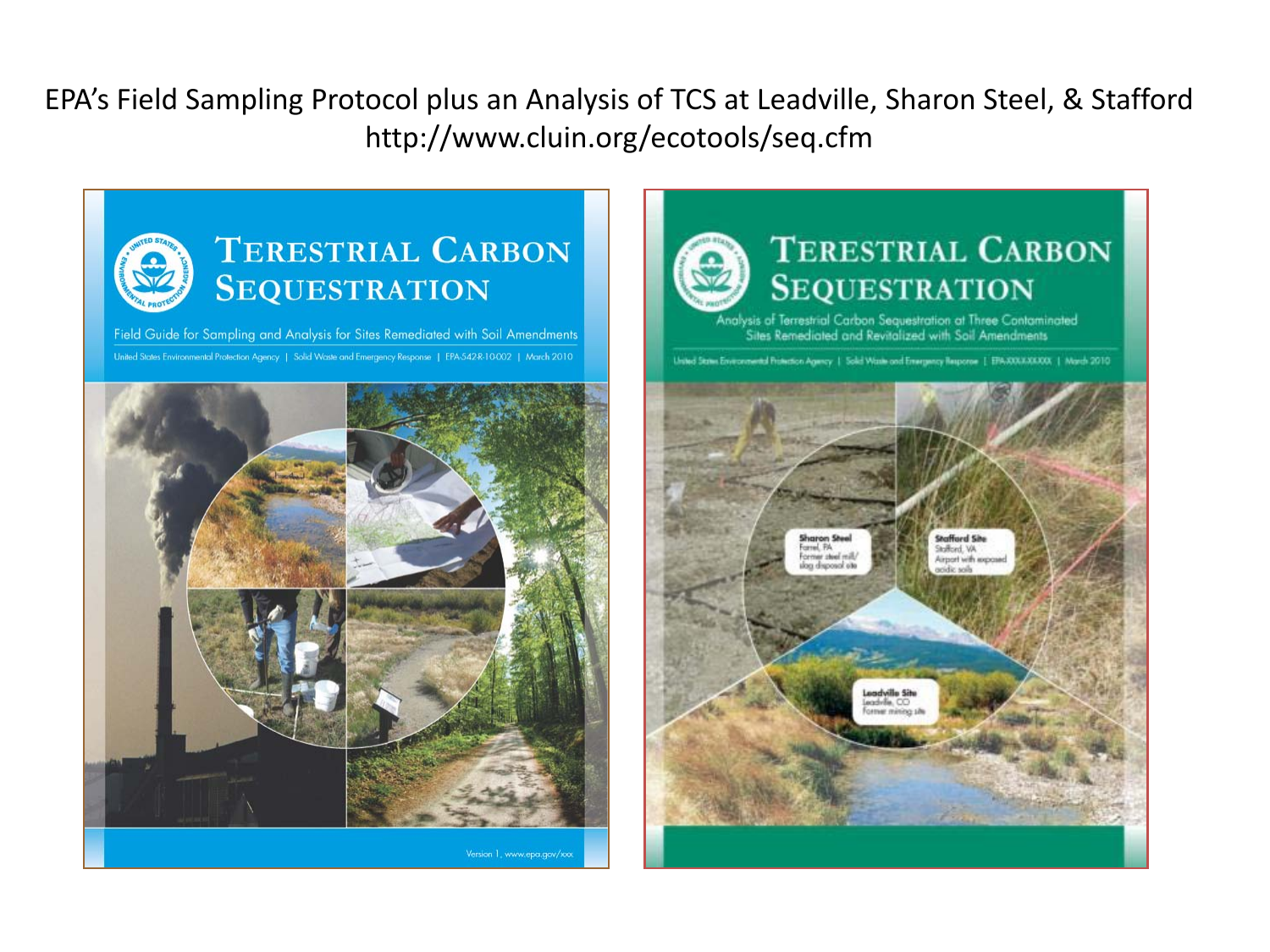### Communication

- Conference presentations
- Web-based seminars
- Training courses
- Forum discussions
- Site documentation
- Project profiles database
- EcoTools website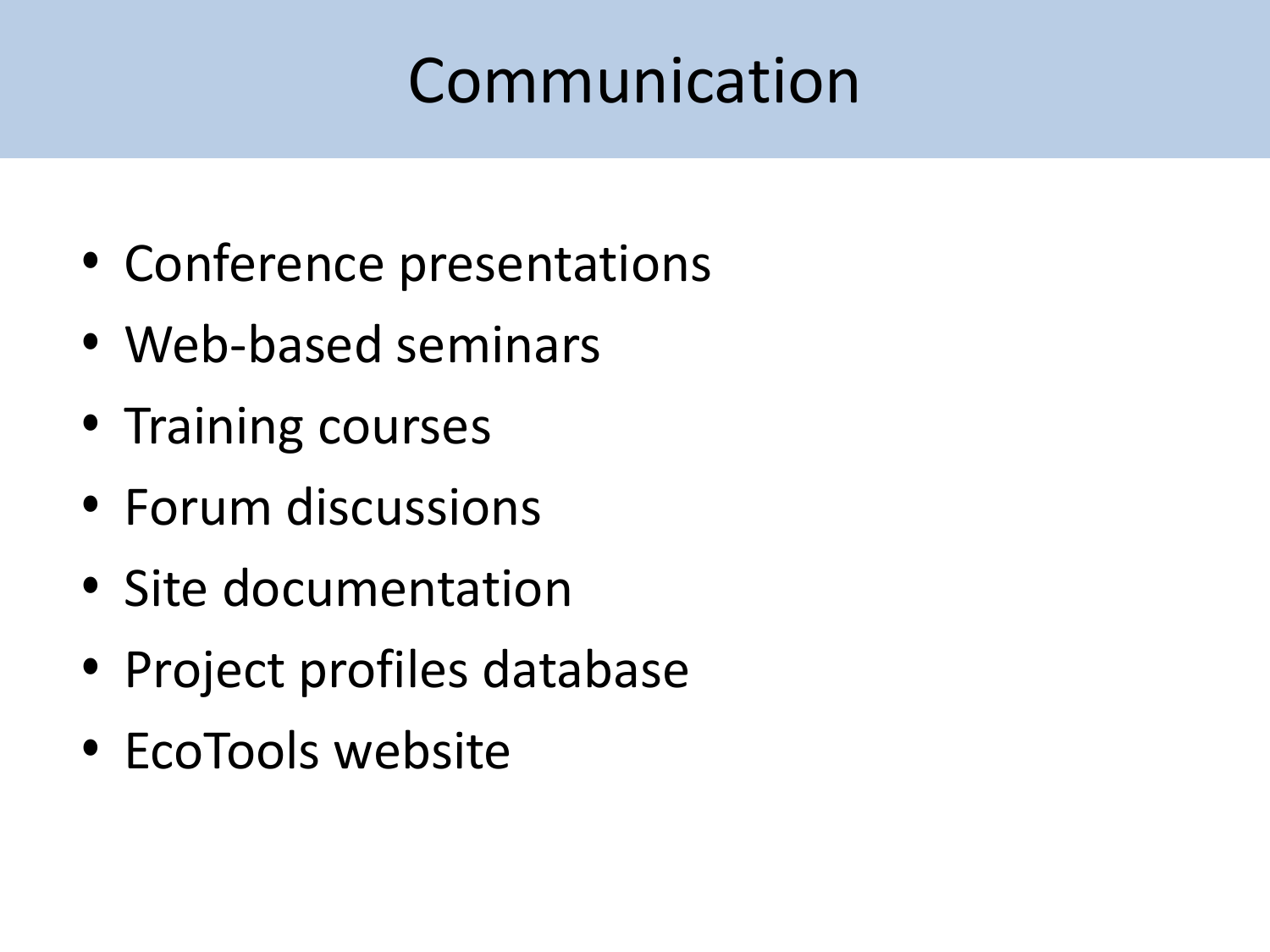### **Mapping Ecological Revitalization Success on Contaminated Lands**



nited States

Agency

**Environmental Protection**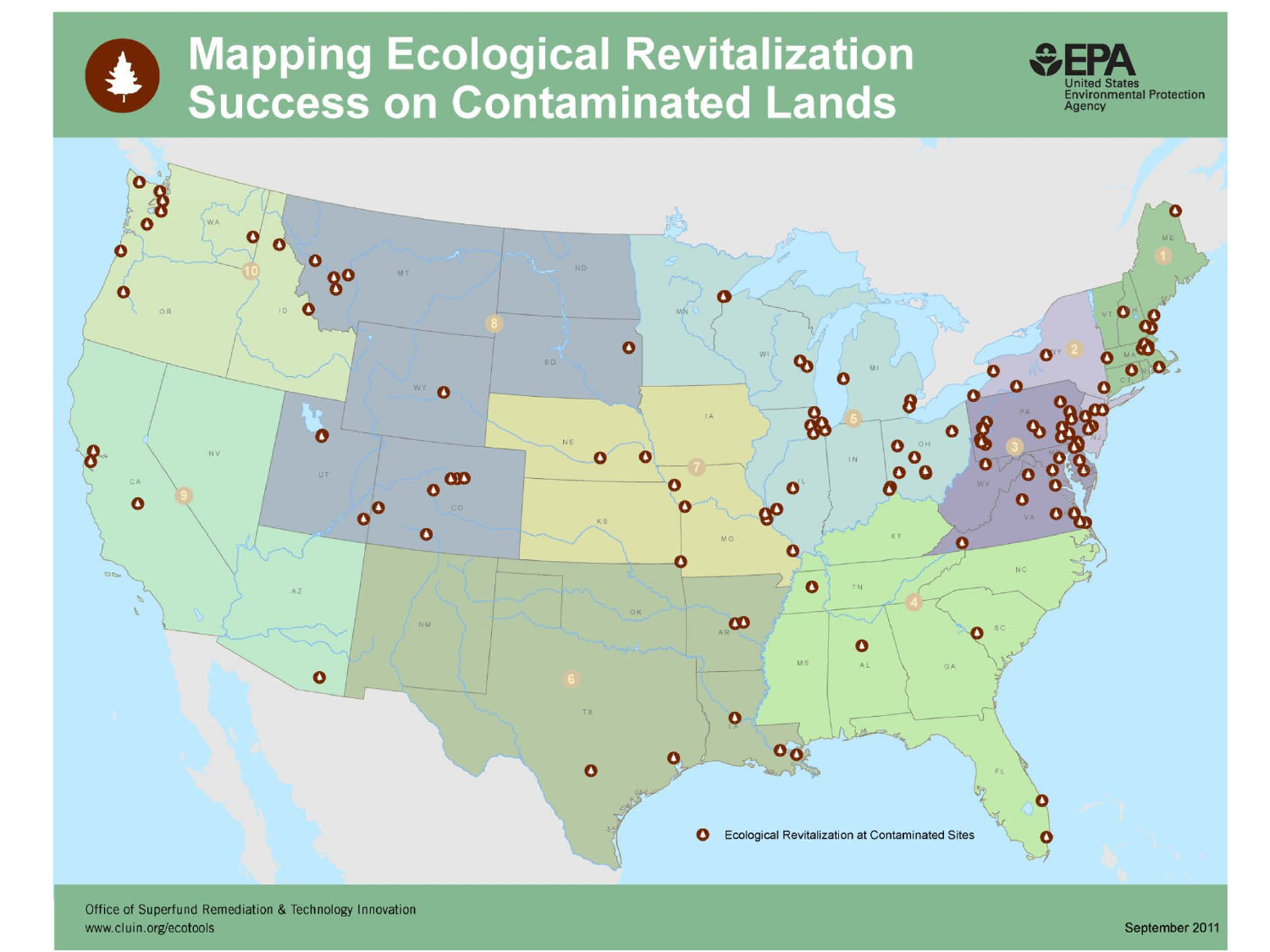# **Tools for Ecological Land Reuse**

### **http://www.cluin.org/ecotools**

- **EPA Presentations**
- **Principles for Ecological Land Reuse**
- **Soil Amendments**
- **Terrestrial Carbon Sequestration**
	- **Plants and Revegetation**
- **Urban Gardens**
- **Act Locally**
- **Organizations and Resources**
- **Land Revitalization Assistance**
- **Case Study Profiles**